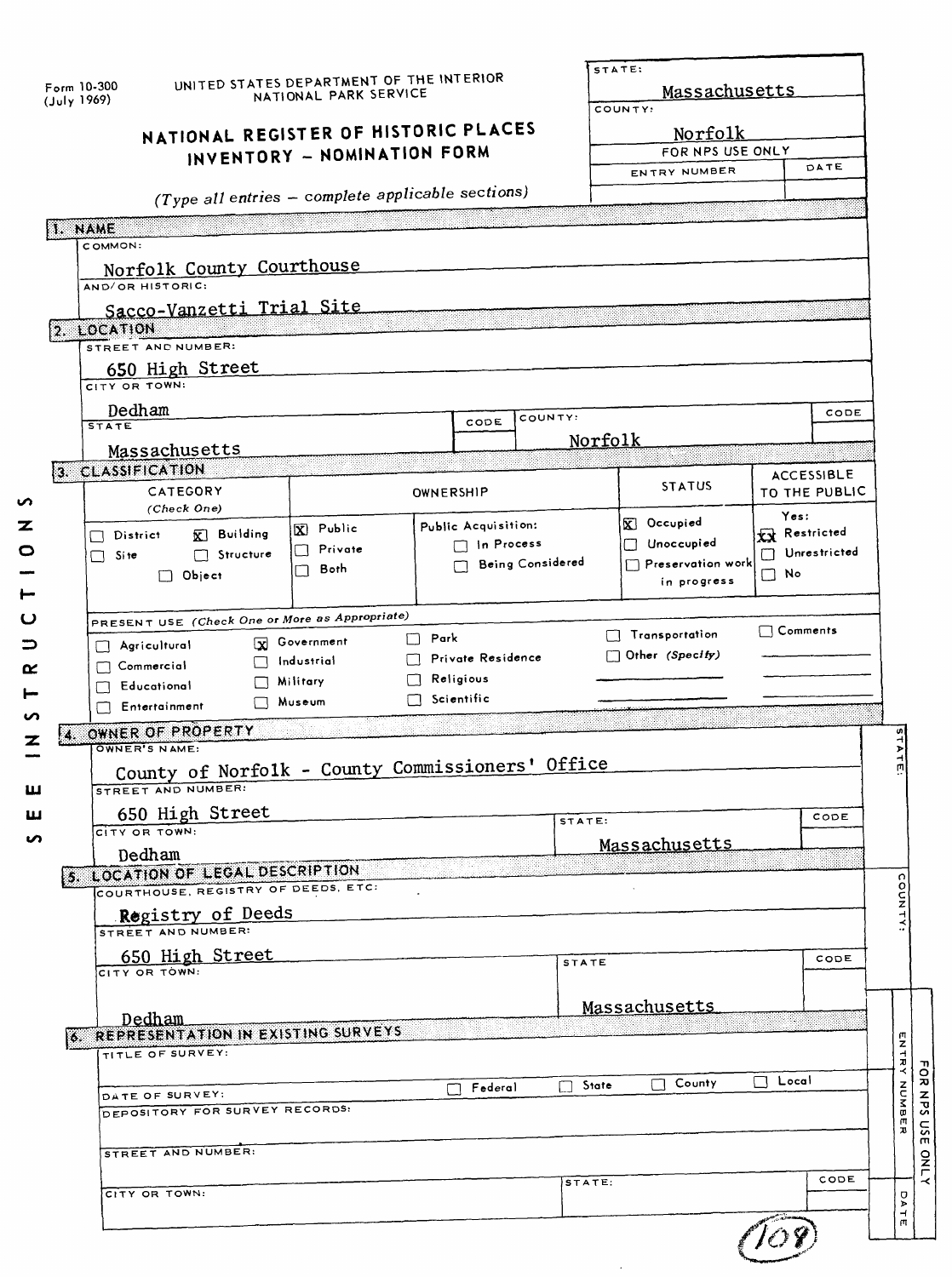| S                        |
|--------------------------|
| т                        |
| m                        |
|                          |
|                          |
| z                        |
| S                        |
| ᆋ                        |
| ᅎ                        |
|                          |
| $\mathbf{C}$             |
| $\Omega$                 |
| $\overline{\phantom{0}}$ |
|                          |
| $\circ$                  |
|                          |
| z                        |
| u<br>h                   |

 $\binom{12}{ }$ 

| 7. DESCRIPTION                                                                                                                               |                                                                                                                                                                                                                                                                                                                                                                                                                                                             |             |                     | (Check One)         |              |                                                                                                                                                                                                                                                                                                                                                                                                                                                                                                                                                                                                                                                                                                                                                                                                                                                                                                                                                                                                                                                                                                                                                                                                                |
|----------------------------------------------------------------------------------------------------------------------------------------------|-------------------------------------------------------------------------------------------------------------------------------------------------------------------------------------------------------------------------------------------------------------------------------------------------------------------------------------------------------------------------------------------------------------------------------------------------------------|-------------|---------------------|---------------------|--------------|----------------------------------------------------------------------------------------------------------------------------------------------------------------------------------------------------------------------------------------------------------------------------------------------------------------------------------------------------------------------------------------------------------------------------------------------------------------------------------------------------------------------------------------------------------------------------------------------------------------------------------------------------------------------------------------------------------------------------------------------------------------------------------------------------------------------------------------------------------------------------------------------------------------------------------------------------------------------------------------------------------------------------------------------------------------------------------------------------------------------------------------------------------------------------------------------------------------|
|                                                                                                                                              | $\mathbf{x}$ Excellent                                                                                                                                                                                                                                                                                                                                                                                                                                      | $\Box$ Good | $\Box$ Fair         | $\Box$ Deteriorated | $\Box$ Ruins | Unexposed                                                                                                                                                                                                                                                                                                                                                                                                                                                                                                                                                                                                                                                                                                                                                                                                                                                                                                                                                                                                                                                                                                                                                                                                      |
| <b>CONDITION</b>                                                                                                                             |                                                                                                                                                                                                                                                                                                                                                                                                                                                             | (Check One) |                     |                     |              | (Check One)                                                                                                                                                                                                                                                                                                                                                                                                                                                                                                                                                                                                                                                                                                                                                                                                                                                                                                                                                                                                                                                                                                                                                                                                    |
|                                                                                                                                              | Altered                                                                                                                                                                                                                                                                                                                                                                                                                                                     |             | <b>XX</b> Unaltered |                     | Noved        | XX Original Site                                                                                                                                                                                                                                                                                                                                                                                                                                                                                                                                                                                                                                                                                                                                                                                                                                                                                                                                                                                                                                                                                                                                                                                               |
|                                                                                                                                              | DESCRIBE THE PRESENT AND ORIGINAL (if known) PHYSICAL APPEARANCE<br>however, by the noted Boston builder, Solomon Willard, it was a<br>the Norfolk County Commissioners proposed enlarging the structure<br>some 35 years later, during the Civil War period, conservative<br>behind the portico, was also added at this time.<br>after plans prepared by the Boston firm of Gridley J.F. Bryant.<br>way to Greek motifs executed in golden oak and marble. |             |                     |                     |              | The Norfolk County Courthouse has assumed its present appearance by<br>1921, the year of the Sacco-Vanzetti trial. As completed in 1827,<br>severe, rectangular, prostyle Greek Revival edifice of granite, with<br>nearly-identical tetrastyle pedimented porticos at either end.* When<br>Dedhamites raised a cry of opposition. Hence a compromise was effected<br>by meticulously adhering to the original Greek purity of the building's<br>architecture in the pilastered, three-bay extensions that were built<br>to either side of the north, or main, portico. The predecessor to<br>the present dome, which rests on an octagonal drum rising directly<br>The same regard for Greek Revival precedent was displayed when the<br>final and most extensive alterations occurred between 1892 and 1895,<br>Two<br>additional wings were built to either side of the south portico--thus<br>achieving the present H-shaped ground plan, the dome was rebuilt on<br>a rather more elaborate scale, and finally, the earlier interiors gave<br>One-over-one<br>window sashing was installed, as well. Subsequent changes have been<br>negligible, and confined to such minor modifications as refurbishing |
| The courtroom and the adjacent subsidiary chambers are situated in the<br>center of the original part of the building. Natural light filters | the washrooms, and repainting.<br>A longitudinal corridor, distinguished by a floor and wainscoting<br>booths, spacious cubicles of oak dating, it seems likely, from the<br>1890's remodeling, and containing multi-paned fixed windows.                                                                                                                                                                                                                   |             |                     |                     |              | of white marble, extends the length of the building between the north<br>and south entrances. From the principal foyer at the north end of<br>the corridor, a marble staircase ascends in three runs to the second<br>floor, where the famous courtroom is situated. Two minor stairways are<br>located in the short transverse passage at the opposite end of the<br>building. In this hallway, moreover, stands a pair of early telephone                                                                                                                                                                                                                                                                                                                                                                                                                                                                                                                                                                                                                                                                                                                                                                    |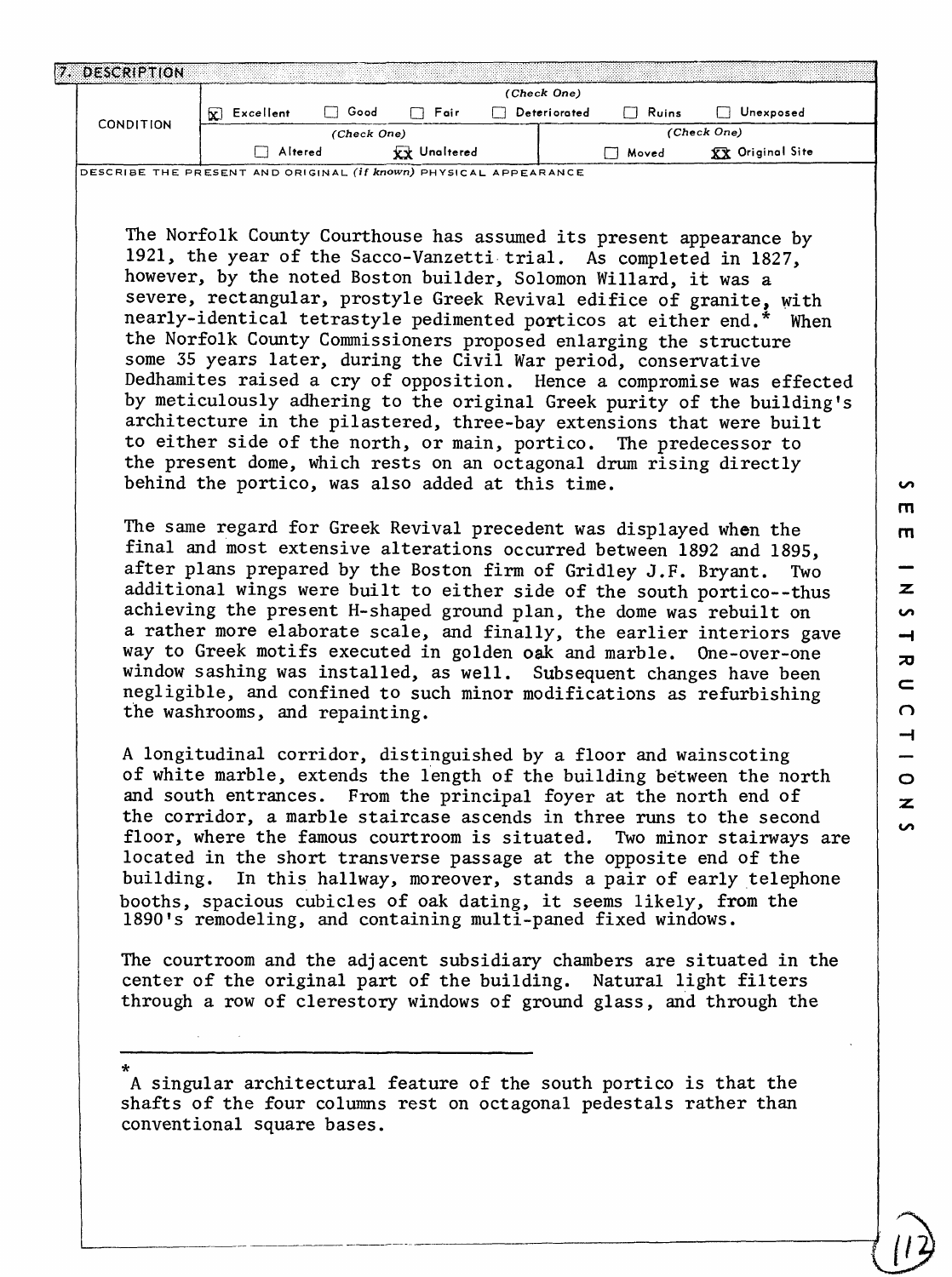| PERIOD (Check One or More as Appropriate)                |                  |                           |                        |
|----------------------------------------------------------|------------------|---------------------------|------------------------|
| Pre-Columbian                                            | 16th Century     | 18th Century              | <b>XX</b> 20th Century |
| 15th Century                                             | 17th Century     | 19th Century              |                        |
| SPECIFIC DATE(S) (If Applicable and Known)               |                  | 1921-1927                 |                        |
| AREAS OF SIGNIFICANCE (Check One or More as Appropriate) |                  |                           |                        |
| Abor iginal                                              | Education        | XX Politicol              | Urban Planning         |
| <b>Prehistoric</b>                                       | Engineering      | Religion/Phi-<br>I.       | Other (Specify)        |
| $\Box$ Historic                                          | <b>Industry</b>  | losophy                   |                        |
| Agriculture<br>IП                                        | Invention        | Science<br>$\blacksquare$ |                        |
| Architecture                                             | Landscape        | Sculpture                 |                        |
| Art<br>$\Box$                                            | Architecture     | XX Social/Human-          |                        |
| Commerce                                                 | Literature<br>11 | itarian                   |                        |
| Communications                                           | Military         | Theater                   |                        |
| Conservation                                             | Music            | Transportation            |                        |

In the half century since it was the setting for the famous Sacco-Vanzetti trial, the Norfolk County Courthouse has remained singularly unchanged, a mute testimony to the occurrence which for a time focused world attention upon it. The Sacco-Vanzetti Case, as perhaps no other single event, crystallized the tensions of the 1920's. "Hostility to radicals, antipathy to foreigners, and a jealous protection of the status quo," three eminent American historians have observed, "were revealed in the most sensational murder trail since that of the Haymarket anarchists."! In the wake of post-war disillusionment and the hysteria of the Red Scare, the central issue--the guilt or innocence of the defendants--was swept aside; ultimately and tragically, the trial became a confrontation between a heterogeneous emerging America and the conservative, establishment traditions of an older one. "In the end it was much more than a trial," writes one chronicler of the case, Francis Russell. "It became one of those events that divide a society."2 Then, as now, the Greek Revival-style courthouse, and the self-contained old New England town surrounding it, seemed fittingly to express those very values which the unrest of the time appeared to threaten. "Almost always when I see the great dome so secure above the peaceful community," Russell has stated, "I find myself thinking back to the Sacco-Vanzetti trial. Whatever one's feeling about the trial, its presence still seems tangible in the courthouse on High Street."3

<sup>1</sup>Samuel Eliot Morison, Henry Steele Commager, and William E. Lenchtenburg, The Growth of the American Republic, Vol. II, Sixth Edition (New York: Oxford University Press, 1969), p. 411.

<sup>2</sup><br>Francis Russell, <u>Trag</u>edy in Dedham--The Story of the Sacco-Vanzetti Case (New York: McGraw-Hill, 1962, 1971), p. 1

 $\mathcal{O}(n^2)$  and  $\mathcal{O}(n^2)$  and  $\mathcal{O}(n^2)$ 

 $3$  Ibid,, p. 3.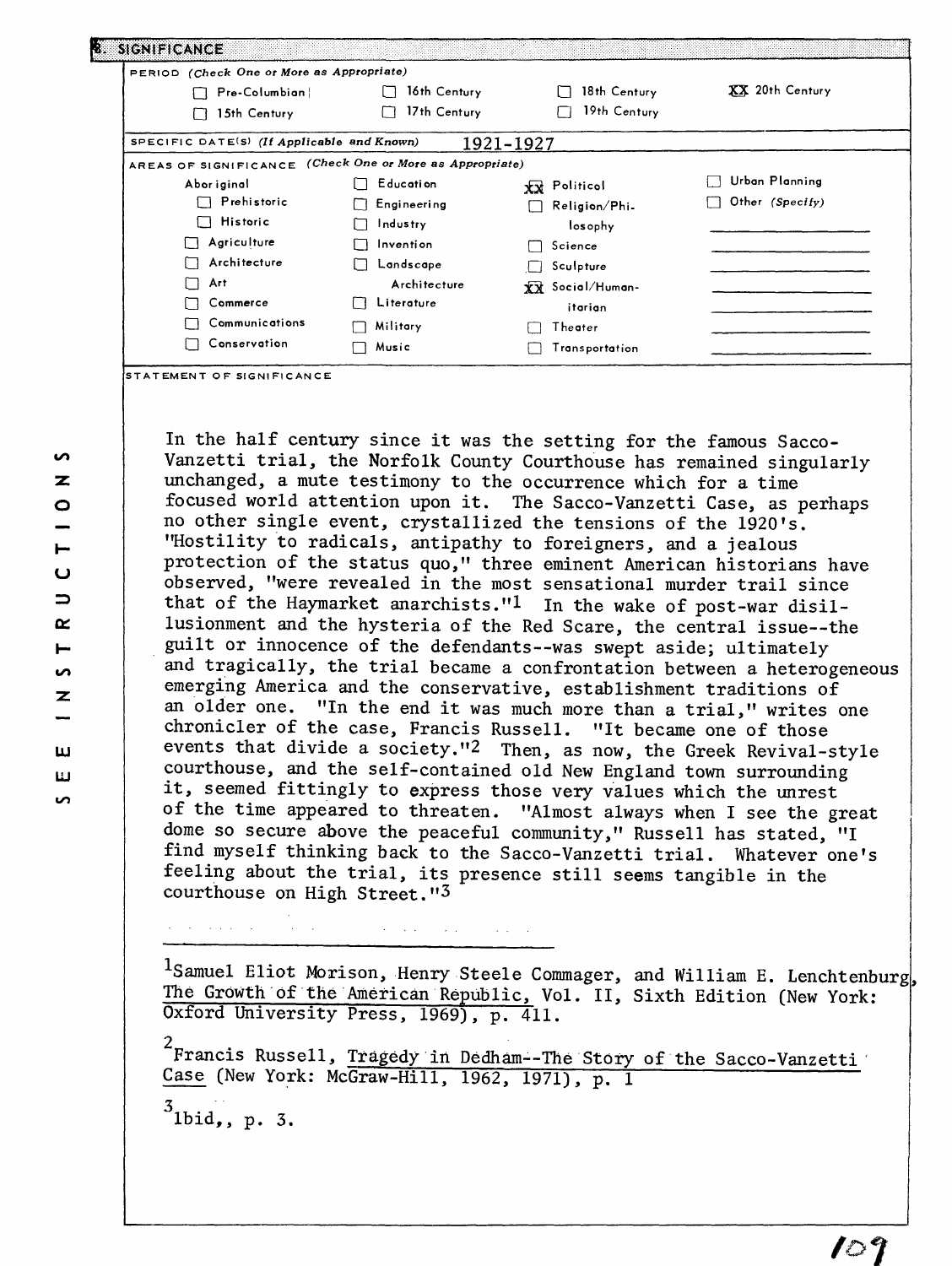|                     | 9. MAJOR BIBLIOGRAPHICAL REFERENCES                                                |                           |      |         |                                                                                                                                  |                                        |            |                                                     |      |
|---------------------|------------------------------------------------------------------------------------|---------------------------|------|---------|----------------------------------------------------------------------------------------------------------------------------------|----------------------------------------|------------|-----------------------------------------------------|------|
|                     | Bonner, Thomas. Our Recent Past: American Civilization in the Twentieth            |                           |      |         |                                                                                                                                  |                                        |            |                                                     |      |
|                     | Century. Englewood, N.J.: Prentice-Hall, Inc., 1963.                               |                           |      |         |                                                                                                                                  |                                        |            |                                                     |      |
|                     | Ehrmann, Herbert. The Untried Case; The Sacco-Vanzetti case and the Morelli        |                           |      |         |                                                                                                                                  |                                        |            |                                                     |      |
|                     | Gang. New York: Vanguard, 1960.                                                    |                           |      |         |                                                                                                                                  |                                        |            |                                                     |      |
|                     | Joughlin, G. L. Legacy of Sacco and Vanzetti.                                      |                           |      |         |                                                                                                                                  |                                        |            |                                                     |      |
|                     | Link, Arthur S. American Epoch: A History of the United States Since the           |                           |      |         |                                                                                                                                  |                                        |            |                                                     |      |
|                     | 1890's. Second edition. New York: Alfred A. Knopf, 1963.                           |                           |      |         |                                                                                                                                  |                                        |            |                                                     |      |
|                     | Morison, Samuel Eliot, Henry Steele Commager, and William E. Leuchtenburg.         |                           |      |         |                                                                                                                                  |                                        |            |                                                     |      |
|                     | The Growth of the American Republic (Volume II). Sixth Edition. New                |                           |      |         |                                                                                                                                  |                                        |            |                                                     |      |
|                     | York: Oxford University Press, 1969.                                               |                           |      |         |                                                                                                                                  |                                        |            |                                                     |      |
|                     | 10. GEOGRAPHICAL DATA                                                              |                           |      |         |                                                                                                                                  |                                        |            |                                                     |      |
|                     | LATITUDE AND LONGITUDE COORDINATES                                                 |                           |      |         | LATITUDE AND LONGITUDE COORDINATES                                                                                               |                                        |            |                                                     |      |
|                     | DEFINING A RECTANGLE LOCATING THE PROPERTY                                         |                           |      | o       | DEFINING THE CENTER POINT OF A PROPERTY                                                                                          |                                        |            |                                                     |      |
| CORNER              | LATITUDE                                                                           | LONGITUDE                 |      | R       | <b>LATITUDE</b>                                                                                                                  | OF LESS THAN TEN ACRES                 |            | LONGITUDE                                           |      |
|                     | Degrees Minutes Seconds   Degrees Minutes Seconds                                  |                           |      |         |                                                                                                                                  |                                        |            |                                                     |      |
| NW                  | $\circ$<br>$\bullet$                                                               | ۰                         |      |         | Degrees Minutes Seconds  <br>42 o<br>14.                                                                                         | $55-$                                  |            | Degrees Minutes Seconds<br>$71 \circ 10 \cdot 36$ " |      |
| <b>NE</b>           | $\circ$                                                                            | ۰                         |      |         |                                                                                                                                  |                                        |            |                                                     |      |
| SE.                 | $\circ$                                                                            | $\circ$                   |      |         |                                                                                                                                  |                                        |            |                                                     |      |
| SW                  | ۰                                                                                  | ۰                         |      |         |                                                                                                                                  |                                        |            |                                                     |      |
|                     | APPROXIMATE ACREAGE OF NOMINATED PROPERTY:                                         |                           |      | acre    |                                                                                                                                  |                                        |            |                                                     |      |
|                     | LIST ALL STATES AND COUNTIES FOR PROPERTIES OVERLAPPING STATE OR COUNTY BOUNDARIES |                           |      |         |                                                                                                                                  |                                        |            |                                                     |      |
| STATE:              |                                                                                    |                           | CODE | COUNTY  |                                                                                                                                  |                                        |            |                                                     | CODE |
|                     |                                                                                    |                           |      |         |                                                                                                                                  |                                        |            |                                                     |      |
| STATE:              |                                                                                    |                           |      |         |                                                                                                                                  |                                        |            |                                                     | CODE |
|                     |                                                                                    |                           | CODE | COUNTY: |                                                                                                                                  |                                        |            |                                                     |      |
|                     |                                                                                    |                           |      |         |                                                                                                                                  |                                        |            |                                                     |      |
|                     |                                                                                    |                           | CODE | COUNTY: |                                                                                                                                  |                                        |            |                                                     | CODE |
|                     |                                                                                    |                           |      |         |                                                                                                                                  |                                        |            |                                                     |      |
| STATE:<br>STATE:    |                                                                                    |                           | CODE | COUNTY: |                                                                                                                                  |                                        |            |                                                     | CODE |
|                     |                                                                                    |                           |      |         |                                                                                                                                  |                                        |            |                                                     |      |
|                     | 11. FORM PREPARED BY                                                               |                           |      |         |                                                                                                                                  |                                        |            |                                                     |      |
| NAME AND TITLE:     |                                                                                    |                           |      |         |                                                                                                                                  |                                        |            |                                                     |      |
|                     |                                                                                    |                           |      |         |                                                                                                                                  |                                        |            |                                                     |      |
| <b>ORGANIZATION</b> | Robert S. Gamble and Chris Redburn, Historic Sites Survey                          |                           |      |         |                                                                                                                                  |                                        | DATE       |                                                     |      |
|                     |                                                                                    |                           |      |         |                                                                                                                                  |                                        |            |                                                     |      |
|                     | National Park Service<br><b>STREET AND NUMBER:</b>                                 |                           |      |         |                                                                                                                                  |                                        |            | July 1972                                           |      |
|                     | 1100 L Street, N.W.                                                                |                           |      |         |                                                                                                                                  |                                        |            |                                                     |      |
| CITY OR TOWN:       |                                                                                    |                           |      | STATE   |                                                                                                                                  |                                        |            |                                                     | CODE |
|                     |                                                                                    |                           |      |         | D.C.                                                                                                                             |                                        |            |                                                     |      |
|                     |                                                                                    |                           |      |         |                                                                                                                                  |                                        |            |                                                     |      |
|                     | 12. STATE LIAISON OFFICER CERTIFICATION                                            |                           |      |         | NATIONAL REGISTER VERIFICATION                                                                                                   |                                        |            |                                                     |      |
| Washington          |                                                                                    |                           |      |         |                                                                                                                                  |                                        |            |                                                     |      |
|                     | As the designated State Liaison Officer for the Na-                                |                           |      |         |                                                                                                                                  |                                        |            |                                                     |      |
|                     | tional Historic Preservation Act of 1966 (Public Law                               |                           |      |         | I hereby certify that this property is included in the                                                                           |                                        |            |                                                     |      |
|                     | 89-665), I hereby nominate this property for inclusion                             |                           |      |         | National Register.                                                                                                               |                                        |            |                                                     |      |
|                     | in the National Register and certify that it has been                              |                           |      |         |                                                                                                                                  |                                        |            |                                                     |      |
|                     | evaluated according to the criteria and procedures set                             |                           |      |         |                                                                                                                                  |                                        |            |                                                     |      |
|                     | forth by the National Park Service. The recommended                                |                           |      |         | Chief, Office of Archeology and Historic Preservation                                                                            |                                        |            |                                                     |      |
|                     | level of significance of this nomination is:                                       |                           |      |         |                                                                                                                                  |                                        |            |                                                     |      |
|                     | National $\Box$                                                                    | State $\Box$ Local $\Box$ |      |         |                                                                                                                                  |                                        |            |                                                     |      |
|                     |                                                                                    |                           |      |         |                                                                                                                                  |                                        |            |                                                     |      |
|                     |                                                                                    |                           |      |         |                                                                                                                                  |                                        |            |                                                     |      |
|                     | Name                                                                               |                           |      | ATTEST: |                                                                                                                                  |                                        |            |                                                     |      |
|                     |                                                                                    |                           |      |         |                                                                                                                                  |                                        | $\epsilon$ |                                                     |      |
|                     |                                                                                    |                           |      |         |                                                                                                                                  |                                        |            |                                                     |      |
|                     |                                                                                    |                           |      |         |                                                                                                                                  |                                        |            |                                                     |      |
|                     |                                                                                    |                           |      |         |                                                                                                                                  | <b>Keeper of The National Register</b> |            |                                                     |      |
| Date                |                                                                                    |                           |      |         | $\begin{tabular}{ c c c } \hline \textbf{Date} & \textbf{0.00015} & \textbf{0.00015} & \textbf{0.00015} \\ \hline \end{tabular}$ |                                        |            |                                                     |      |

GP 0 9 0 1 .0 8 7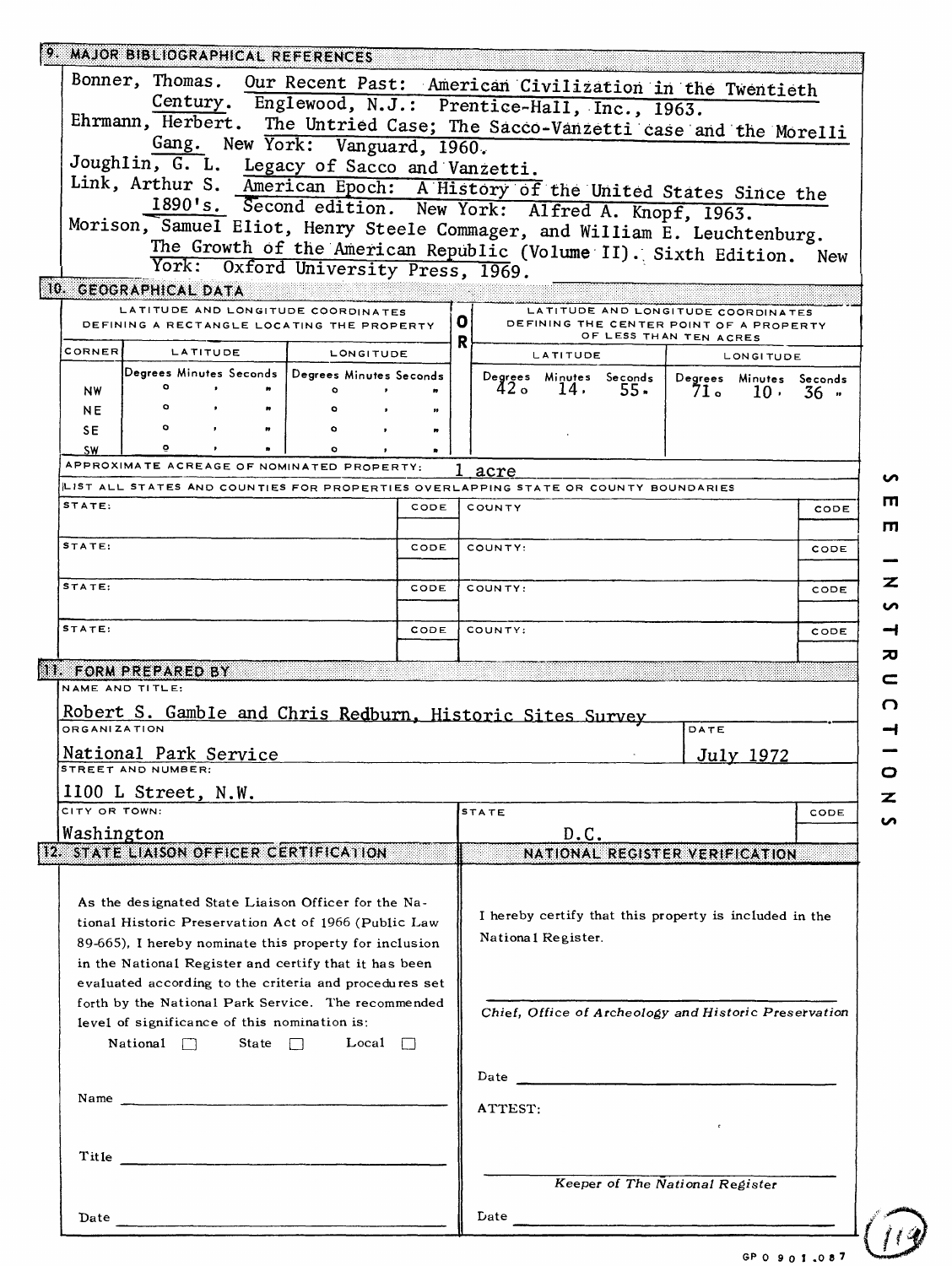| Form 10-300a |
|--------------|
| (July 1969)  |

**UNITED STATES DEPARTMENT OF THE INTERIOR NATIONAL PARK SERVICE**

**NATIONAL REGISTER OF HISTORIC PLACES** 

**INVENTORY - NOMINATION FORM**

| <b>STATE</b>        |      |
|---------------------|------|
| Massachusetts       |      |
| COUNTY              |      |
| Norfolk             |      |
| FOR NPS USE ONLY    |      |
| <b>ENTRY NUMBER</b> | DATE |

 $(1)$ 

Norfolk County Courthouse *(Continuation Sheet)*

*(Number all entries)*

7. Description (Continued)

leaded skylights in the coffered ceiling. The main doorway is at the north end of the courtrooom, directly opposite the bench, which stands against the south wall. In the rear, flanking the bench itself, are two doorways leading to the judge's chambers and the offices of the superior court. Doors along the lateral walls of the room open into smaller counsel chambers and, on the west, the jury room. Painted their original pale-pink, with a trim of beige and white, the walls and ceiling are enhanced by applied plasterwork. A bas-relief frieze beneath the clerestory windows echoes both the sunburst medallions inserted between the openings above and the bolection moulding that frames the rectangular<br>panels with which the walls are ornamentally treated. The furnishings, panels with which the walls are ornamentally treated. for the most part original, match the oaken door surrounds and the paneled wainscoting. Original, too, is the wall clock behind the bench. The clerk's table is below the judge's dias, and immediately beyond are the tables for the prosecution and the defense. In the southwest corner of the room is the jury enclosure.

The most notable change in the courtroom since the 1920's has been the removal of the prisoner's cage which formerly stood opposite the jury box, where the sheriff now sits. Considered inhumane by the mid-20th century, the cage was done away with after the Second World War. A balustraded bar separates the official court facilities from the long wooden spectator seats.

In the decades since the world-renowned case was tried here, necessary refurbishing throughout the courthouse has been executed with unusual sensitivity, so that today, even in minor detail, the physical surroundings are largely unchanged.

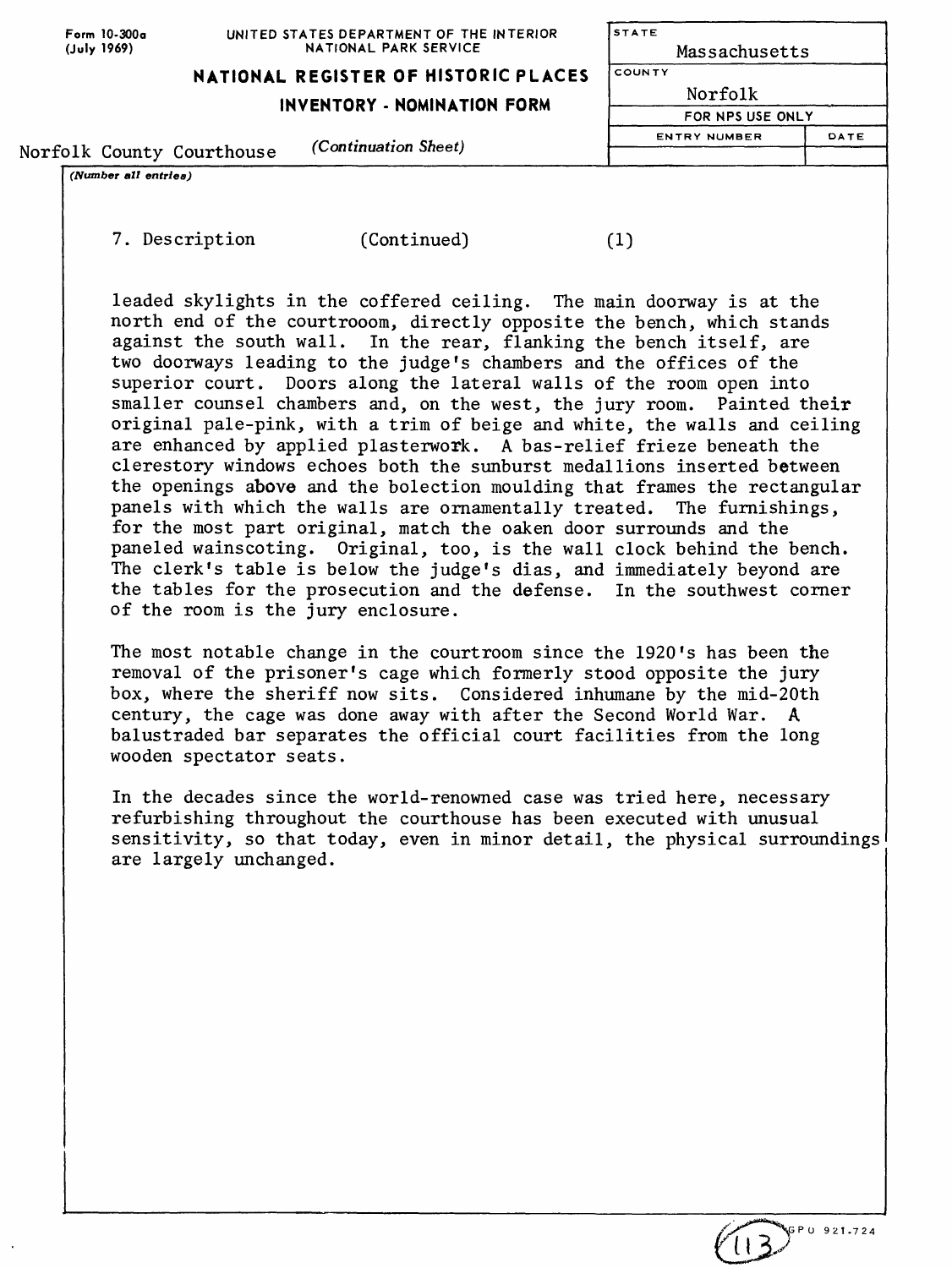**Form 10-300o (July 1969)**

## **UNITED STATES DEPARTMENT OF THE NATIONAL PARK SERVICE**

| UNITED STATES DEPARTMENT OF THE INTERIOR<br>NATIONAL PARK SERVICE | <b>STATE</b><br>Massachusetts |  |  |  |
|-------------------------------------------------------------------|-------------------------------|--|--|--|
| NATIONAL REGISTER OF HISTORIC PLACES                              | <b>COUNTY</b>                 |  |  |  |
| <b>INVENTORY - NOMINATION FORM</b>                                | Norfolk                       |  |  |  |
|                                                                   | FOR NPS USE ONLY              |  |  |  |
| (Continuation Sheet)                                              | <b>ENTRY NUMBER</b><br>DATE   |  |  |  |
|                                                                   |                               |  |  |  |

Norfolk County Courthouse *(Continuation Sheet)*

*(Number all entries)*

8. Significance (Continued)

The chain of occurrences that precipitated the case began on April 15, 1920, when a paymaster and his guard-assistant were shot to death in a shoe factory robbery at South Braintree, Massachusetts. Some three weeks later, Nicola Sacco and Bartolomeo Vanzetti, Italian aliens and admitted anarchists, were arrested on a Boston streetcar and charged with the crime. Amid rising American nativism and xenophobia, the guilt of the two men was presumed from the outset. In September, they were indicted, and the trial began shortly thereafter at the Superior Courthouse in Dedham. The eloquence of the defendants, the obvious bias of the court, and the general political climate soon combined to make the trial a national and international cause celebre.

 $(1)$ 

The prosecution built a case on circumstantial evidence and the testimony of several witnesses who identified the defendants as having been in the area at the time of the crime. Sacco and Vanzetti steadfastly maintained their innocence. Both claimed to have been far from the scene when the murders were committed, and had their own witnesses to testify to that effect. The issue which emerged as the keystone of the case, however, was the leftist political views of the pair. The prejudices of Judge Webster Thayer were undisguised. His utterances both in and out of court clearly revealed his desire to send the two men to their deaths. Virtually every ruling the judge made was in favor of the prosecution.

Not radicals alone, but civil libertarians throughout the world, were outraged by the treatment accorded the defendants. There was even greater shock when, on July 14, 1921, Sacco and Vanzetti were convicted and sentenced to death. Thus began six years of intricate legal maneuvering, as men and women of many shades of opinion in this country and abroad labored to obtain a new trial. Under Massachusetts law, this could be authorized only by Judge Thayer, and he refused, despite the continuous efforts of a succession of lawyers to discredit the conclusions of the first trial. But mounting public furor prompted the Governor of Massachusetts to appoint an investigative committee composed of President A. Lawrence Lowell of Harvard and others to examine the proceedings of the trial. When the committee corroborated the initial conclusions of the court, it appeared to many people to be an act of class reprisal perpetrated the arrayed forces of upper-class New England respectability. Basing his stand on the committee report, the Governor refused to pardon the condemned men, or commute their sentences to life imprisonment. Last-minute pleas from relatives, intensive legal efforts,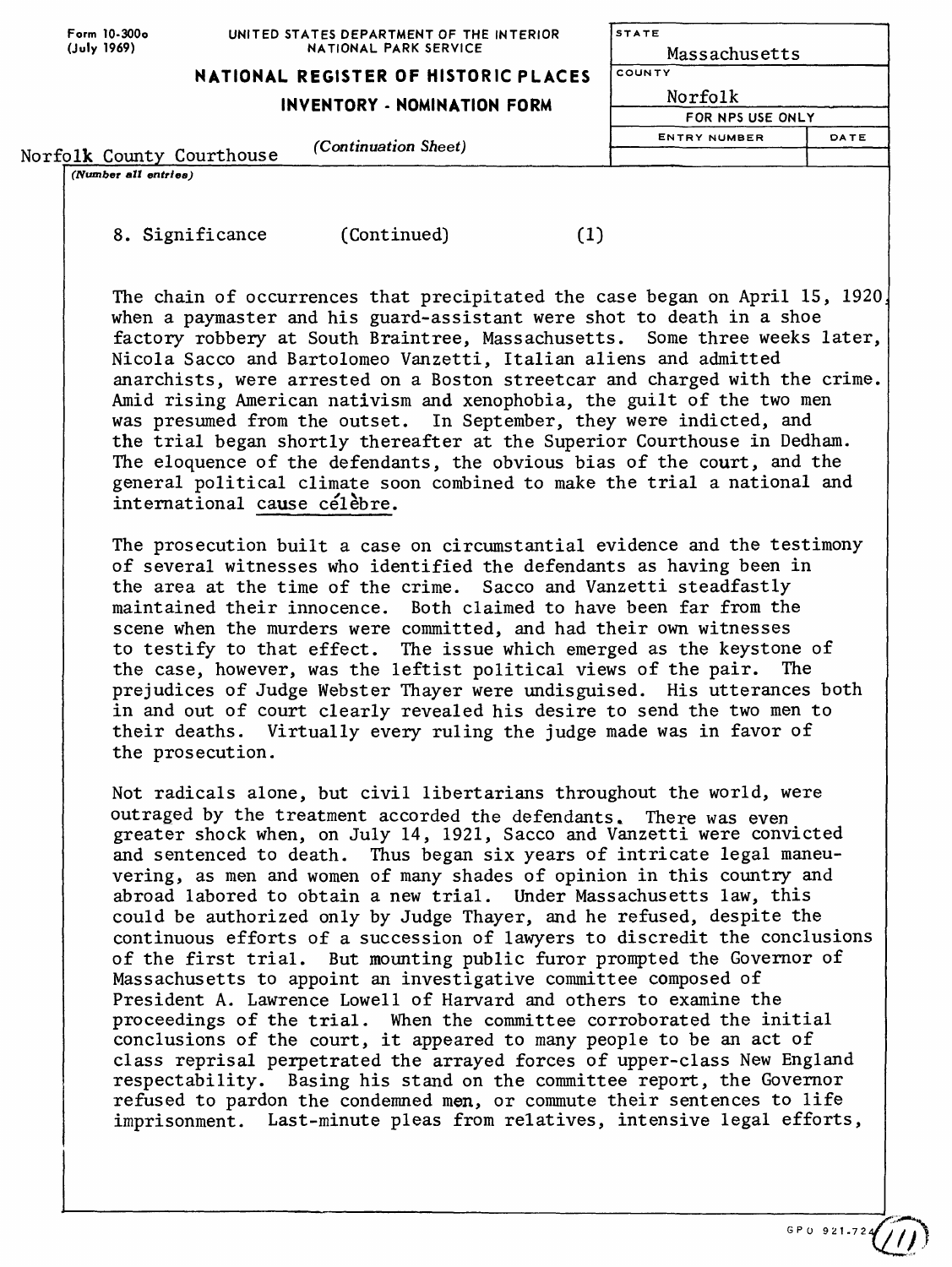| Form 10-300a<br>(July 1969) |                           | UNITED STATES DEPARTMENT OF THE INTERIOR<br>NATIONAL PARK SERVICE |     | STATE<br>Massachusetts      |      |  |
|-----------------------------|---------------------------|-------------------------------------------------------------------|-----|-----------------------------|------|--|
|                             |                           | NATIONAL REGISTER OF HISTORIC PLACES                              |     | <b>COUNTY</b>               |      |  |
|                             |                           | INVENTORY - NOMINATION FORM                                       |     | Norfolk<br>FOR NPS USE ONLY |      |  |
|                             |                           |                                                                   |     |                             |      |  |
|                             |                           |                                                                   |     | <b>ENTRY NUMBER</b>         | DATE |  |
|                             | Norfolk County Courthouse | (Continuation Sheet)                                              |     |                             |      |  |
| (Number all entries)        |                           |                                                                   |     |                             |      |  |
|                             | 8. Significance           | (Continued)                                                       | ו2' |                             |      |  |

and widespread public outcry proved unavailing, and Sacco and Vanzetti were electrocuted on August 23, 1927. The day was marked by strikes and demonstrations in both the United States and Europe. Edna St. Vincent Millay lyrically expressed her dismay in verse,4 and, as Samuel Eliot Morison has said, "Citizens of Massachusetts who loved justice remembered John Adams and the Boston Massacre case and Judge Sewall's retraction in the case of the Salem witches and hung their heads in shame."5 Shortly before he died, Vanzetti himself spoke movingly of the ordeal through which he and his companion were passing:

> If it had not been for this thing, I might have lived out my life among scorning men. I might have died, unmarked, unknown, a failure. This is our career and our triumph. Never in our full life can we hope to do such work for tolerance, for justice, for man's understanding of man, as now we do by an accident.  $6$

Whether or not Sacco and Vanzetti were indeed guilty is today an academic question. They were tried at least as much for their political views and foreign origins as for their alleged crimes. It is probable that no other trial in American history dominated the public interest for so long a time, nor made the divisions in American society so brutally clear.

 $4$ Edna St. Vincent Millay, "Wine from These Grapes," quoted in Morison, Commager, and Leuchtenburg, The Growth of the American Republic, 6th edition (Oxford University Press, 1969) p. 412.

 $5$ Morison et al., p. 412.

<sup>6</sup>Ouoted in Thomas Bonner, Our Recent Past: American Civilization in the Twentieth Century (Englewood, N.J.: Prentice-Hall, Inc., 1963), p. 147.